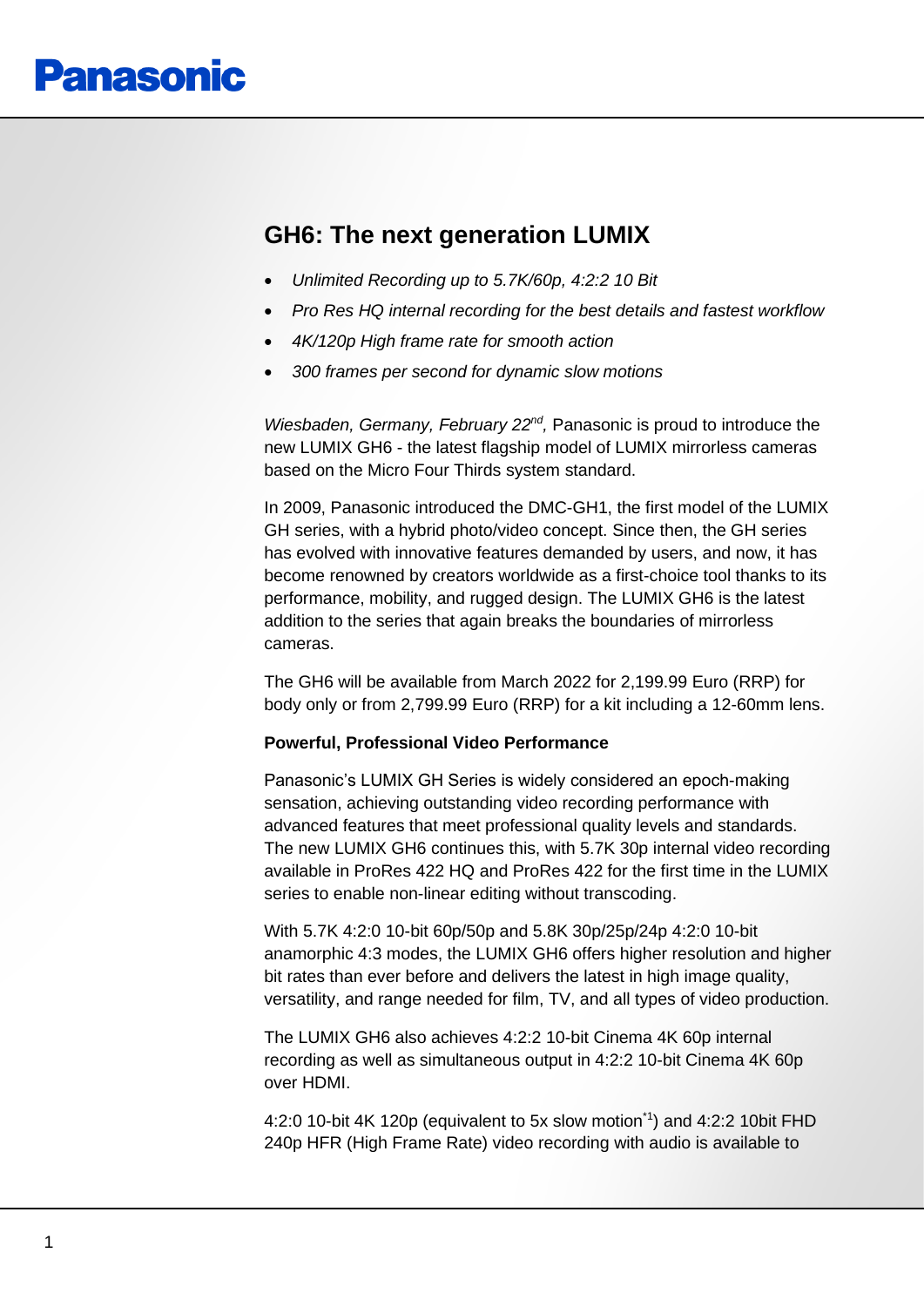enable creativity such as speed ramping. FHD maximum 300fps (equivalent to 12.5x slow motion\*1) VFR (Variable Frame Rate) enables dynamic motion of a subject.

Overheating can be a fatal issue to continuous video recording especially when the resolution and the frame rates are increased but the LUMIX GH6 achieves unlimited video recording time<sup>2</sup> in all modes by optimising the heat-dissipating path with a forced-cooling fan mechanism.

```
*1 In 24r
*2 Under the guaranteed operating environment when using a battery. 
The recording time depends on the capacity of the battery and the recording media.
```
# **Panasonic's Commitment to Continuous Improvement**

Panasonic continues its commitment to continuous improvement of its LUMIX range via performance-enhancing firmware updates. In the future, a firmware update for GH6 will be released to support:

- Cinema 4K ProRes 422 HQ / ProRes 422
- FHD ProRes 422 HQ / ProRes 422
- USB-SSD direct recording
- 4K 120p HDMI Video output during Live View
- Cinema 4K 120p HDMI RAW Video Data Output to ATOMOS Ninja V+

#### **Unrivalled Image Stabilisation**

For agile handheld shooting, the LUMIX GH6 adopts a new super highprecision 5-axis gyro sensor with a new algorithm to achieve a powerful 7.5 stops of Body I.S.<sup>\*1</sup> and Dual I.S.2<sup>\*2</sup>.

The 5-axis Dual I.S. 2 works seamlessly to record natural, comfortable-tosee video footage. It applies appropriate compensation according to the type of movement by precisely judging the cause – whether it was generated by panning, tilting, or hand-shake. The B.I.S. compensates for camera movement even when an interchangeable lens without O.I.S. (e.g. a fully mechanical cine lens) is used.

With this powerful image stabilisation, even a high-resolution image can be shot without a tripod in a dedicated High Resolution mode. By automatically shooting and synthesizing eight consecutive images while shifting the 25 megapixel-sensor using the Body I.S. (Image Stabiliser) mechanism, the GH6 creates an up to 100 megapixel equivalent (11552 x 8672-pixel) image. It faithfully reproduces precise details to be saved as beautiful, highly realistic photos; not only in RAW but also in JPEG. With its compact, lightweight design and powerful Body I.S., the LUMIX GH6 makes shooting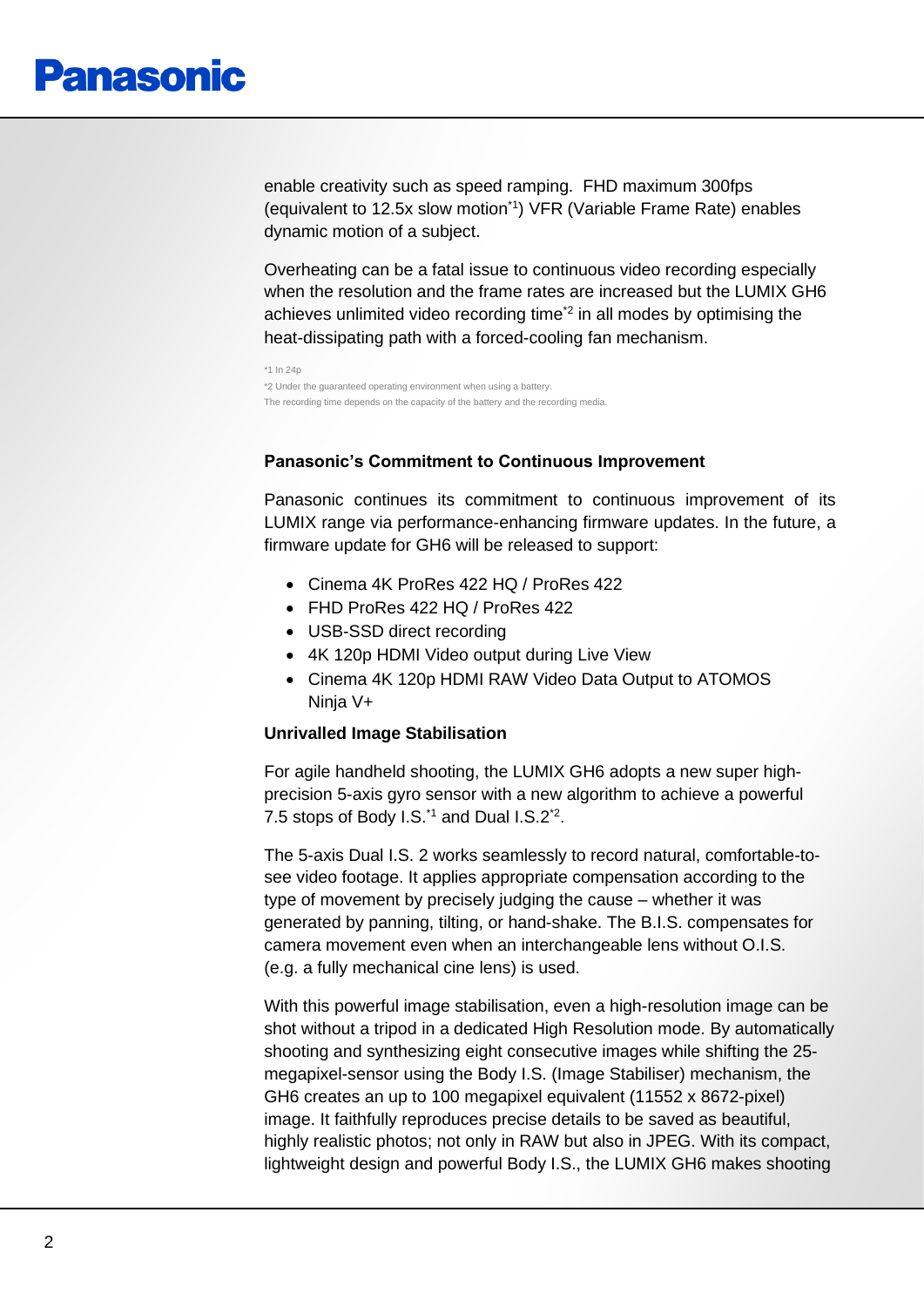# that was previously deemed impossible – such as handheld ultra-telephoto shooting – possible.

\*1 Based on the CIPA standard [Yaw/Pitch direction: focusing distance f=60mm (35mm film camera equivalent f=120mm), when H-ES12060 is used. \*2 Based on the CIPA standard [Yaw/Pitch direction: focusing distance f=140mm (35mm film camera equivalent f=280mm), when H-FS14140 is used.

# **Incredible Dynamic Range**

The LUMIX GH6 provides 12+ stops of wide dynamic range for preinstalled V-Log recording, expanding to 13+ stops when using Dynamic Range Boost mode<sup>\*1</sup>. With the new Dynamic Range Boost mode, a highly saturated image generated from the low ISO circuit and a low noise image generated from the high ISO circuit are synthesized at each pixel. The composite image achieves both low noise and high saturation, resulting in a clear and smooth HDR\*2 video with rich gradation.

The LUMIX GH6 also contains full V-Log/V-Gamut for the first time in the LUMIX G Series Micro Four Thirds camera line-up to deliver a high dynamic range with broad colours. V-Log renders a very flat image while maintaining all colour information within the image, which allows for a greater level of editing flexibility in the post-production process. The GH6's Live MOS sensor achieves a wide colour gamut known as V-Gamut. This is the GH6's optimum colour space, which is wider than BT.2020.

Users will enjoy the GH6's impressively accurate colour reproduction, with subtle gradations from dark areas to highlights, and precise control of colour data in post-production.

The LUMIX GH6 imports the renowned colourimetry of the Panasonic VariCam line-up of cinema cameras. V709 LUT (Look Up Table) with Rec.709 standard is available in the camera by default. As a further convenience, for the first time, V-Log View Assist (which can apply LUTs in real-time) supports the import of .CUBE as well as .VLT file formats.

\*1 Available in Creative Video mode only, Minimum ISO 800 in standard mode/ISO2000 in V-Log/HLG \*2 MP4, MOV-container and ProRes all available with Dynamic Range Boost, can be shot in V-Log, HLG or other LUMIX Photo Style

# **4-channel Audio Recording Capability: A LUMIX First!**

The LUMIX GH6 delivers much improved audio recording performance, with 4ch 48kHz or 96kHz 24-bit recording made possible\* when an XLR microphone adaptor is attached. This provides greater flexibility when shooting outdoors, for example, where multiple audio sources are present, or when recording backup audio. 2ch 48kHz 24-bit recording is also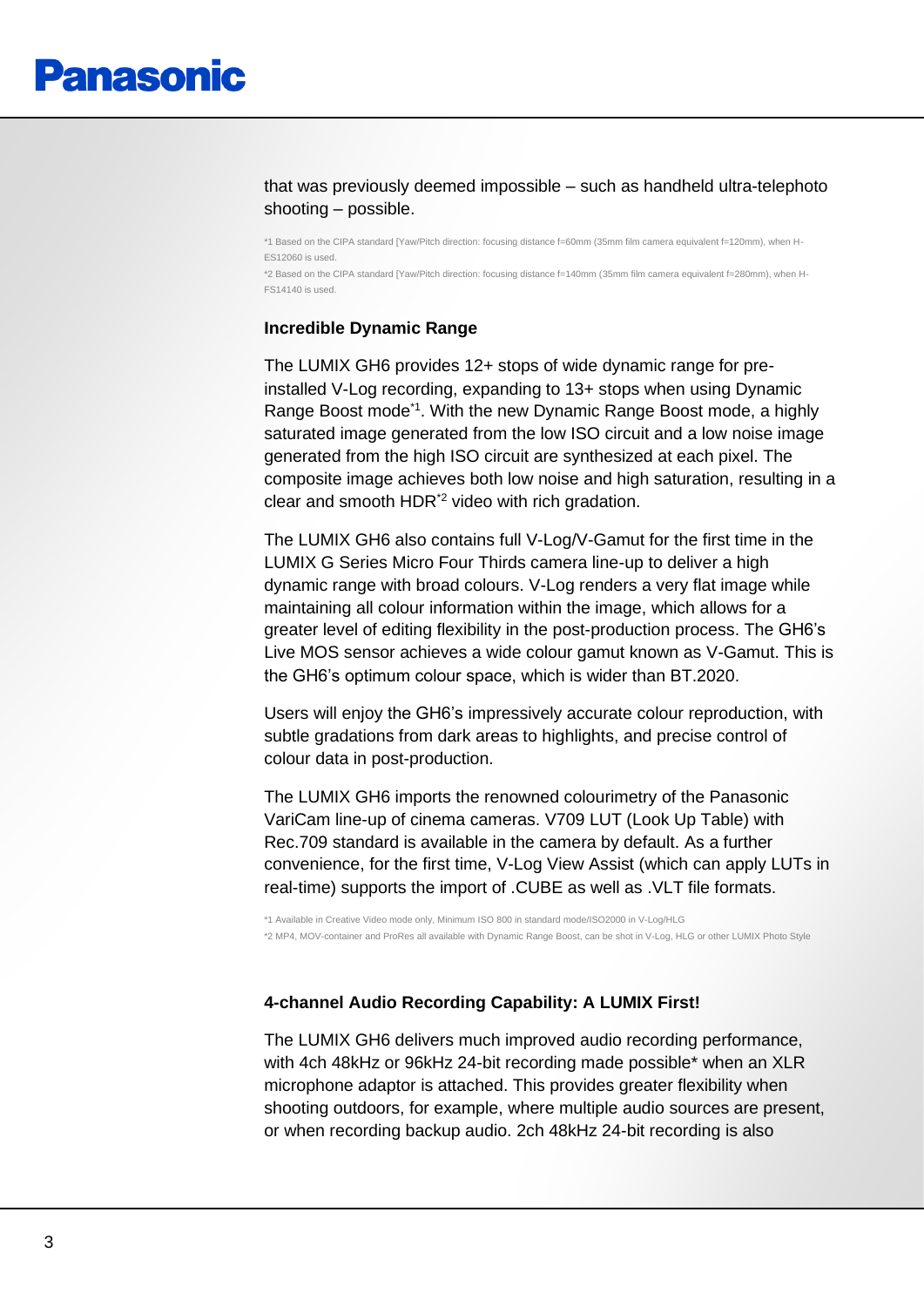supported with the built-in mic as well as 2ch 96kHz 24-bit high-resolution recording\* with an external mic.

Which channels to monitor via headphones can also be switched – even during video recording – and audio menus can be directly accessed with a smart function button on the top of the camera to easily check sound levels. For an external microphone, a Φ3.5mm stereo jack is provided.

\* 4-channel audio recording is available in ProRes and MOV.

#### **Practical Features for Easier Workflow**

The LUMIX GH6 also offers a host of practical features. There are a variety of useful settings in Photo Style including different Cinelike gamma presets such as 'Cinelike D2' and 'Cinelike V2', which have similar gamma setting characteristics for film production.

In response to requests from professional users, video assist functions such as Waveform Monitor, Zebra Pattern, Luminance Spot Meter, Frame Marker, Anamorphic Desqueeze Display, Red REC Frame Indicator and Tally lamps on the front and back are also available.

New to the LUMIX GH6 is the Safety Zone Marker, which shows a guide of 95%, 90% or 80% recording area. A Center Marker is also available and can be chosen from different types. In the Colour Temperature Setting, the Kelvin values can now be displayed on the recording screen

4K 60p timelapse videos can also be produced inside the camera. With the Exposure Levelling function, the exposure is automatically adjusted to prevent large changes in brightness between adjacent frames to produce equable timelapse footage.

MF assist during video recording\* is now supported, enabling the user to enlarge the screen up to 6x to check the focus. Using AF-ON or tapping the screen whilst in MF Assist mode triggers the GH6 to focus on the area selected automatically – also possible during recording.

\*Up to 60p. Does not work in Variable Frame Rate mode.

#### **Next-Generation Engine and Sensor Technology**

Panasonic has developed a new 25.2-megapixel Live MOS Sensor without LPF (Low-pass Filter) that boasts high resolution, high-speed signal readout that reduces rolling shutter and achieves wide dynamic range.

The all new Venus Engine in the GH6 allows advanced image processing technologies to render high-resolution imagery with natural noise texture and rich colour reproduction, which is a hallmark of LUMIX cameras.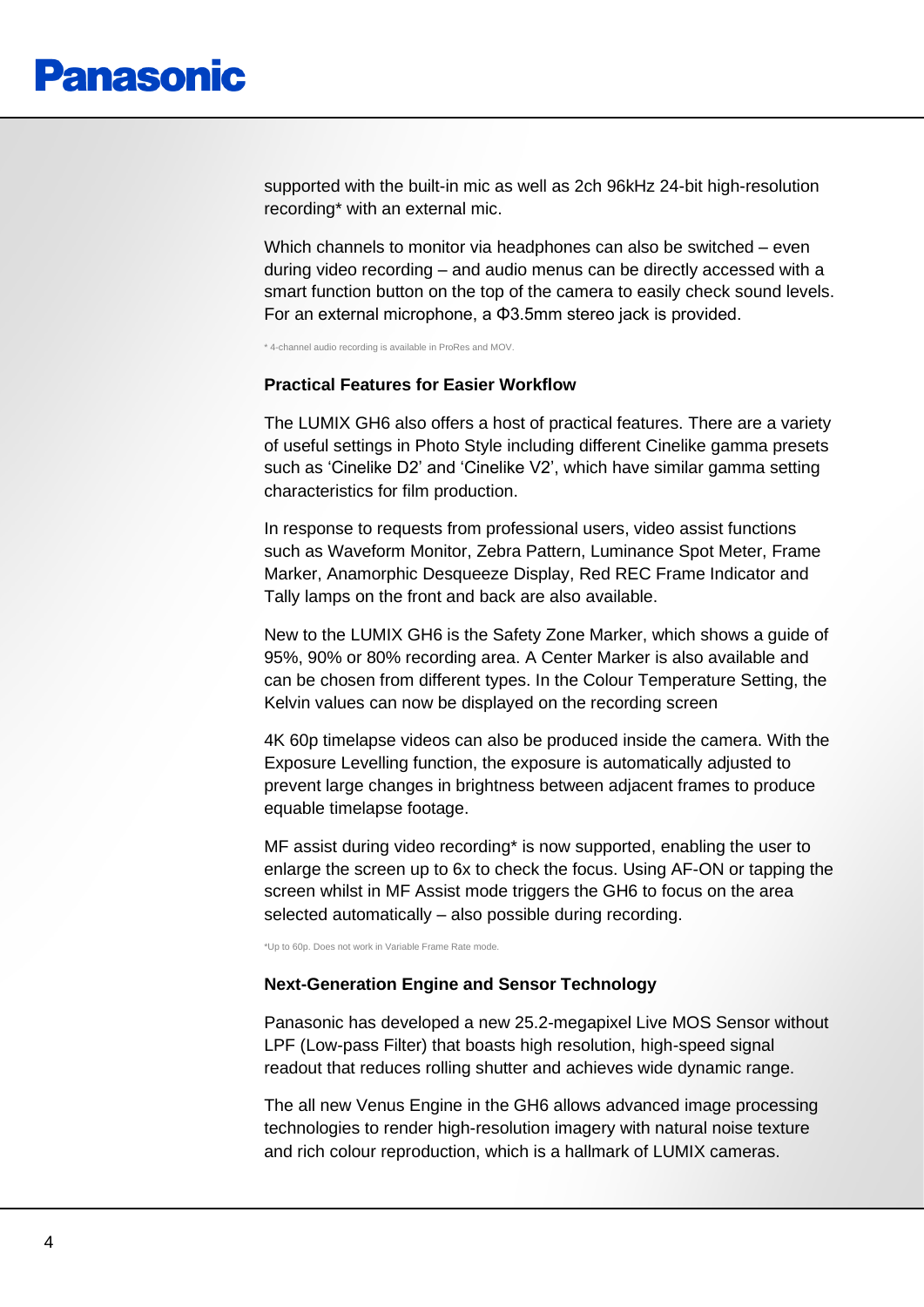The new engine delivers approximately twice the processing power, enabling high-speed processing of the new sensor's higher pixel counts and higher-resolution, higher-bit-rate video. This evolution includes three key technologies: New Intelligent Detail Processing, New 2D Noise Reduction, and High Precision 3D Noise Reduction for video. The new Intelligent Detail Processing detects the flat, detailed, and edged elements in a frame more accurately to produce a highly realistic image. 2D Noise Reduction suppresses chromatic noise and improves the texture of luminance noise to achieve clear and natural images even when shot at high sensitivity. With the High Precision 3D Noise Reduction for video, the detection capability of still and moving parts has been advanced, making it possible to optimise noise reduction while minimising afterimages. As a result, the image quality of video with dynamic motion is enhanced. In addition, high-precision Dual 3D Colour Control enhances colour reproduction by brightness level, saturation level and hue level for rich, faithful colour expression.

The combination of the new advanced sensor with enhanced saturation performance and the new engine makes it possible to render a clearer image even in 25.2-megapixel high resolution and lower minimum ISO sensitivity at ISO 100 [Photo: ISO 50(Extended) - 25600 / Video: ISO 50(Extended) -12800].

# **Intuitive Operability**

The LUMIX GH6 adopts a 3.0-inch tilt and free-angle touch-control monitor in 3:2 aspect with 1,840K-dot high resolution. The tilt and free-angle screen allows for greater flexibility and convenient rotation even with a HDMI cable and USB cable connected to the camera.

To support high precision focusing, the LUMIX GH6 provides practical options for manual focusing. While focus is shifted with variable amount according to the rotation speed of the focus ring for non-linear setting, it is shifted with a designated amount according to the rotational quantum of the focus ring for linear setting. Sensitivity (amount of focus shift per rotational quantum) can be selected from 90 to 360 degrees by 30-degrees (max. setting is 1080 degrees) to enable intended focus operation.

The 3,680k-dot 0.76x live viewfinder uses a highly responsive, easy-to-see OLED display to capture even fast-moving subjects in fine detail. In addition, the high contrast display (approx. 10,000:1) presents the subject with fine gradations and high clarity throughout.

With the new sensor's higher readout speed and the new Venus Engine's superior processing power, the LUMIX GH6 also delivers AFS burst shooting using the electronic shutter at 75 frames per second with 25.2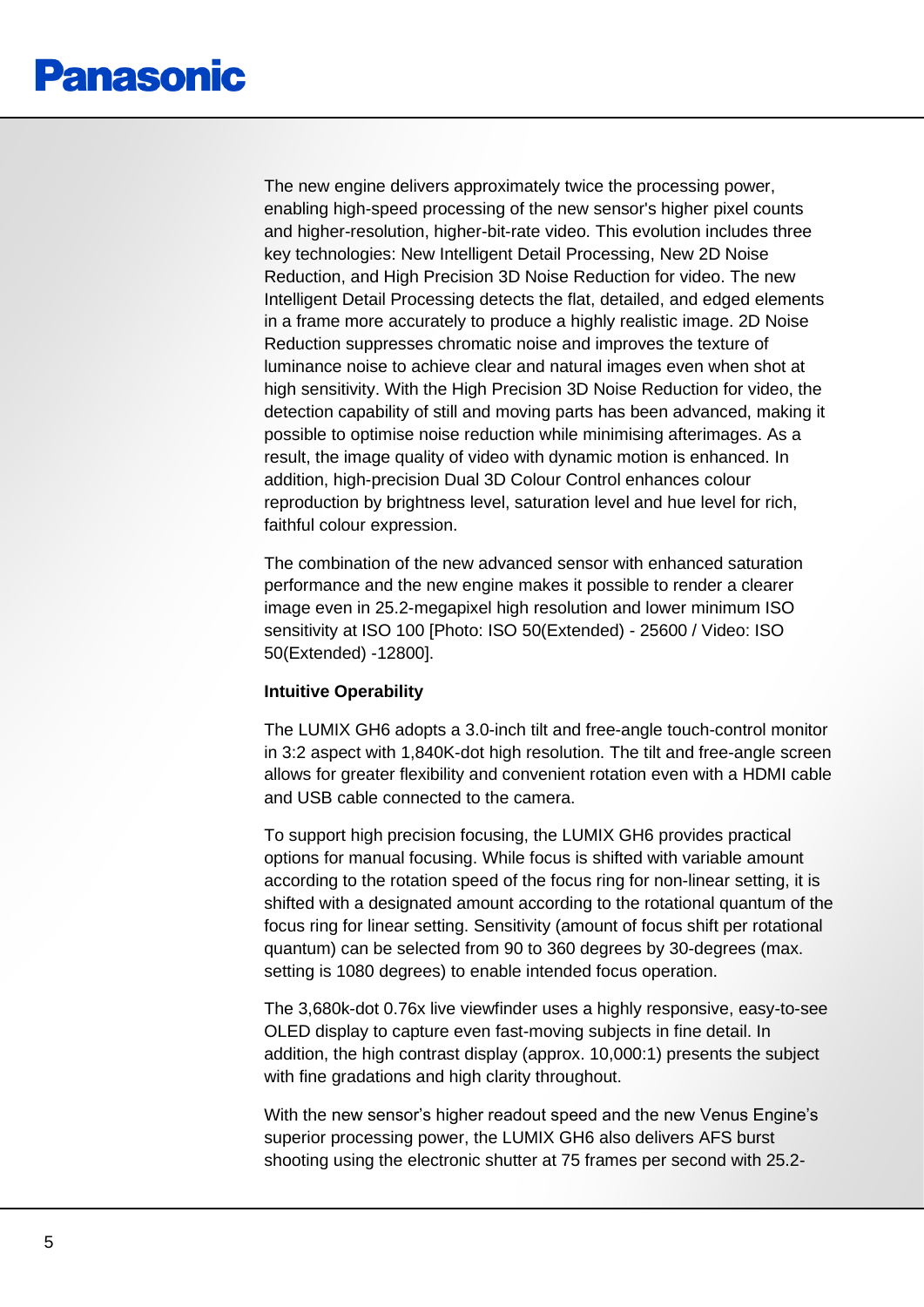megapixel resolution. The sensor's higher readout speed also minimises rolling shutter distortion and captures images too fast for the naked eye to process.

# **Reliable Build Quality for Professional Use**

The LUMIX GH6 is tough enough to withstand heavy field use with a magnesium alloy full die-cast front / rear frame and is not only splashresistant<sup>\*1</sup> but dust-resistant and freeze-resistant down to -10 degrees Celsius. The shutter unit is also durable for approx. 200,000 cycles. The Rec button is located on both the top and front of the camera, which makes it easy to start and stop recording even when shooting at a low angle or with a shoulder rig.

The LUMIX GH6 is equipped with double card slots. The CFexpress card (Type B) supports internal recording of high bitrate video at 800Mbps or more including 5.7K 30p ProRes 422 HQ and C4K 60p ALL-I. The SD Memory Card UHS II V90 supports internal recording of video at 600Mbps or less and it is also possible to choose the recording method from Relay Recording, Backup Recording, Allocation Recording using both SD Memory Card and CFexpress Card.

For the terminal, full-size HDMI (Type A) is provided. Plus, a cable lock holder for the HDMI/USB cable comes in the box to prevent issues such as unplugging on location. The LUMIX GH6 supports USB 3.2 Gen 2 for highspeed writing and readout. The 2200mAh high-capacity battery can be recharged either via AC or USB according to the users' convenience. It also complies with USB PD (Power Delivery) when the corresponding Battery Charger DMW-BTC15 is used. The LUMIX GH6 is also compatible with Time Code IN/OUT synchronization through the flash synchro terminal and bundled BNC converter cable with BNC cable. This makes the non-linear editing of footage shot with multiple cameras easy.

Wi-Fi 5-GHz (IEEE802.11ac)<sup>\*2</sup> is enabled in addition to 2.4-GHz (IEEE802.11b/g/n). This provides a secure and stable connection not only with a smartphone/tablet but also with other devices on location for smooth remote control. The transmission speed of photo/video data is also increased by using the 5-GHz band. Compatibility with Bluetooth 5.0 (called BLE: Bluetooth Low Energy) enables constant connection with a smartphone or tablet with minimum power consumption. The settings of a LUMIX GH6 camera can also be copied and transmitted wirelessly to other GH6 cameras when using multiple cameras. The LUMIX Sync application for iOS/Android devices allows remote control of the camera using a smartphone or a tablet via easy wireless connection. In addition to wireless control via a Remote Shutter DMW-RS2 (sold separately), application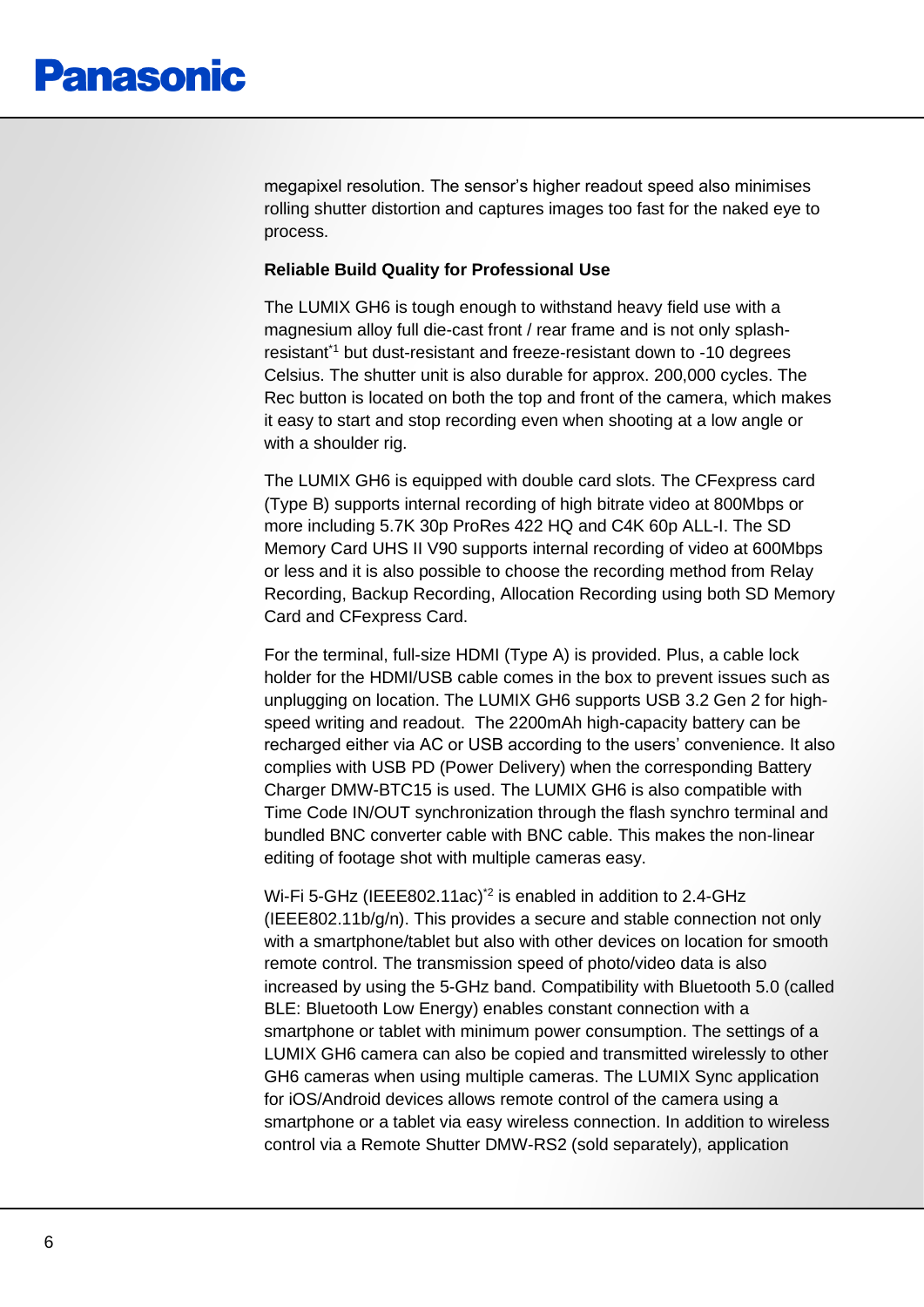software LUMIX Tether enables tethered shooting via USB. Users can control the camera by connecting it to a PC via USB, letting them view the image on a large PC screen while shooting. Profoto wireless transmitters "Air Remote TTL-O/P" and "Profoto Connect-O/P" can be used, enabling wireless connection and control of external strobes for professional shooting.<sup>\*3</sup>

\*1 Splash Resistant is a term used to describe an extra level of protection this camera offers against exposure to a minimal amount of moisture, water or dust. Splash Resistant does not guarantee that damage will not occur if this camera is subjected to direct contact with water.

\*2 5GHz Wi-Fi is not available in some countries.

\*3 All functions may not be available depending on the situation.

#### **Wide Range of Available Lenses**

The Panasonic LUMIX G Series boasts a line-up of over 30 Micro Four Thirds lenses to choose from according to purpose. The latest LEICA DG VARIO-SUMMILUX 10-25mm F1.7 ASPH. (X-H1025) and LEICA DG VARIO-SUMMILUX 25-50mm F1.7 ASPH. (H-X2550) zoom lenses feature full-range F1.7 large aperture and are favoured by professional film creators as well as other single-focal-length F1.2, F1.7 or F2.8 lenses. In addition, the LUMIX GH6 memorises the name and focal length of analog lenses such as anamorphic lenses or old lenses to automatically apply the suitable setting of the camera's in-body image stabiliser when those lenses are used.

Panasonic has reviewed and updated the firmware of its lenses to optimise their use with the LUMIX GH6. It is possible to control AF operation by pressing the shutter button halfway, or by pressing the AF-ON button, when [200.00p] is set in high frame rate video mode when H-E08018/H-X1025/H-X2550/H-ES12060/H-ES50200/H-RS100400/H-XA025/H-ES200/H-HSA12035/H-FS12060/H-HSA35100/H-FSA45200/H-FSA100300 lenses are used. The H-NS043/H-X012/H-X015 lenses will follow these updates and they will also have Focus Ring Control and improved AF performance in 24.00p/23.98p mode. The firmware update of H-NS043/H-X012/H-X015 is scheduled for March 1<sup>st</sup>, 2022.

For more information on lens firmware updates, please refer to the [LUMIX](https://av.jpn.support.panasonic.com/support/global/cs/dsc/download/index.html)  [Global Customer Support website.](https://av.jpn.support.panasonic.com/support/global/cs/dsc/download/index.html)